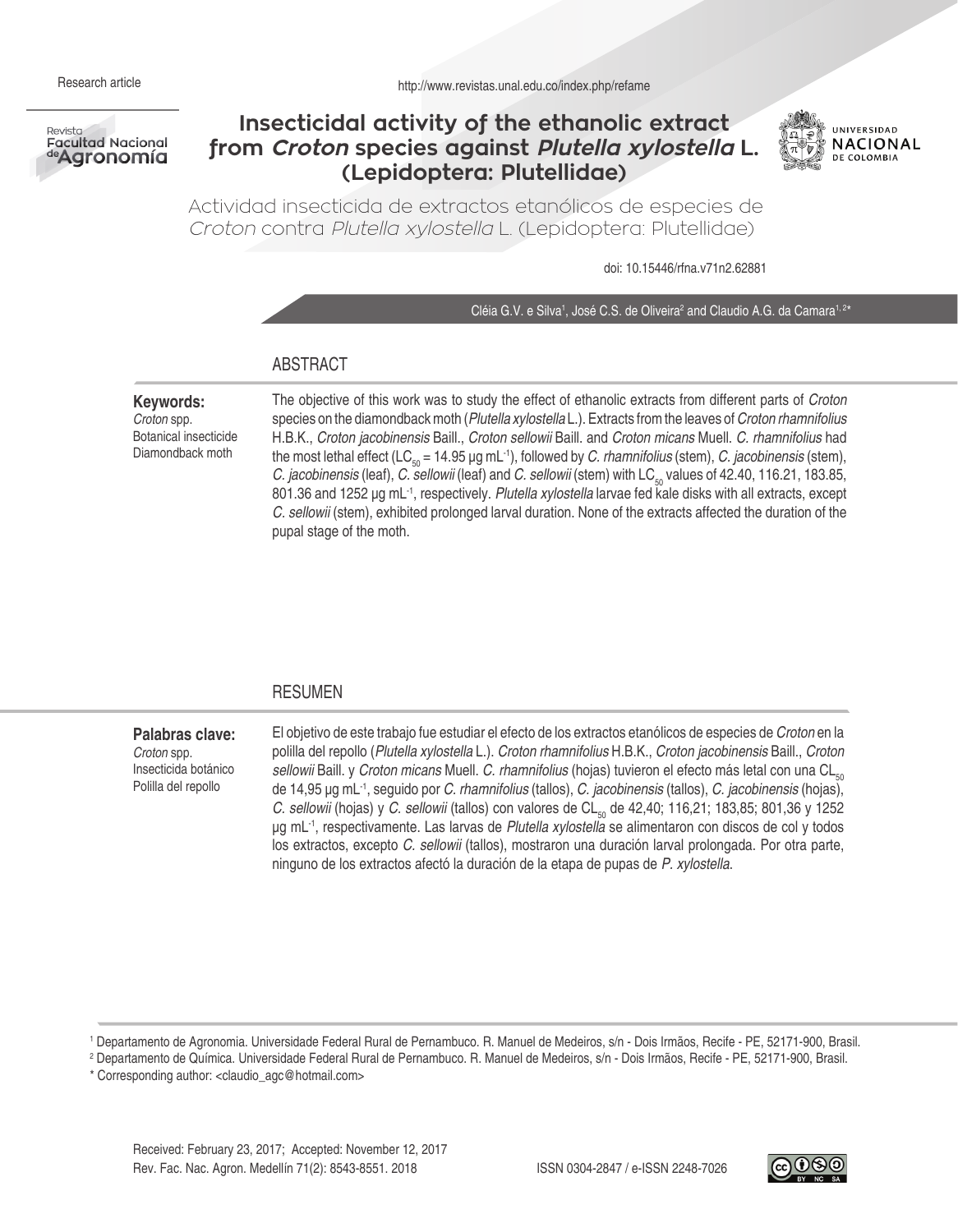The use of synthetic insecticides is the principal<br>method for controlling *Plutella xylostella* L.<br>(Lepidoptera: Plutellidae) and high doses are<br>often required to minimize the damage caused<br>by this insect. However, populat he use of synthetic insecticides is the principal method for controlling *Plutella xylostella* L. (Lepidoptera: Plutellidae) and high doses are often required to minimize the damage caused resistance to active ingredients in these insecticides as a result of selective pressure (Gong *et al.,* 2014). Therefore, natural insecticides have been increasingly studied for their effects on the suppression of pest populations, as such substances enable the low-cost control of arthropods, easy management and potential for the discovery of novel insecticidal molecules (Furlong *et al.,* 2013). However, the susceptibility of insects to extracted plant allelochemicals depends on the extraction method, insect species, plant organ and plant species (War *et al.,* 2012).

The mortality rates of *Myzus persicae* Sulzer and second instar *P. xylostella* larvae by extracts from the leaves of Prosopis juliflora Swartz was respectively 90 and 28% with the ethanolic extract and 6 and 10% with the aqueous extract (Stein and Klingauf, 1990). Aqueous extracts from *Aspidosperma pyrifolium* Mart, *Azadirachta indica* A. Juss and a commercial formulation made from *A. indica* negatively affected the larval viability of *P. xylostella* (Torres *et al.,* 2001).

Species from the genus *Croton* belong to the family Euphorbiaceae and are found in swamps in the *Caatinga* biome of the state of Pernambuco, Brazil. The species are shrubs or undershrubs that can reach a height of two meters. These plants are often employed in folk remedies as depuratives and agents for relieving pain, vomiting and bloody diarrhea (Braga, 1976). According to the communities around the collection sites, *Croton rhamnifolius* H.B.K., *C. jacobinensis* Baill., *C. sellowii* Baill. and *C. micans* Muell. are considered to be useful for gastric ailments, stomach pain and attenuating fever.

*Croton* species are known for the production and accumulation of terpenoids, especially monoterpenes, sesquiterpenes and diterpenes, which are generally found in all parts of the plant and with considerable structural diversity, including many bioactive molecules with effects against arthropods (Filho *et al.,* 2013; Kuo *et al.,* 2013).

As part of a systematic study on the insecticidal potential of the medicinal flora growing in the state of Pernambuco (Bandeira *et al.,* 2013; Pereira *et al.,* 2009), the objective of this work was to evaluate the potential of ethanolic extracts prepared from the stems and leaves of *C. rhamnifolius*, *C. jacobinensis*, *C. sellowii* and *C. micans*. on the development and survival of *P. xylostella*. This is the first report of the insecticidal action of organic extracts from species of *Croton*.

# **MATERIALS AND METHODS Plant material**

The leaves and stems of the plants investigated were collected during the morning hours. *C. jacobinensis* Baill. (08�08'39"S 36°22'17"W; altitude: 1800 m), *C. micans* Muell. (08�08'17"S 36�21'52"W; altitude: 900 m), *C. rhamnifolius* H.B.K (08�08'13"S 36�21'47"W; altitude: 795 m) and *C. sellowii* Baill (08�21'07"S 34�56'34"W; altitude: 300 m) were selected for the bioassays. The former three species of *Croton* were collected from highland forests in the municipality of Brejo da Madre de Deus and the latter species was collected from a fragment of the Atlantic forest in the municipality of Cabo de Santo Agostinho, state of Pernambuco, Brazil. The plants were identified by botanist Dr. Maria de Fátima Araújo Lucena, researcher from the *Universidade Federal de Pernambuco*. Voucher specimens of each species were registered under the numbers 45553 (*C. jacobinensis*), 48218 (*C. micans*), 48217 (*C. rhamnifolius*) and 45622 (*C. sellowii*) and maintained at the "Vasconcelos Sobrinho" Herbarium of the Botany Department, *Universidade Federal Rural de Pernambuco* (UFRPE), Brazil.

## **Organic extract preparations**

For the preparation of the extracts, leaves and stems were washed and oven-dried at 40 °C for 48 h. Portions of each species were ground in a mill and weighed separately. Stems and leaves were placed in separate flasks and ethanol was added until covering all the plant material. Maceration was performed at 24-h intervals for 72 h to ensure the complete extraction of all active substances. The extract was filtered and evaporated at low pressure to minimize possible degradation of the chemical constituents at high temperatures. After removal of the solvent, the crude ethanol extracts of the plants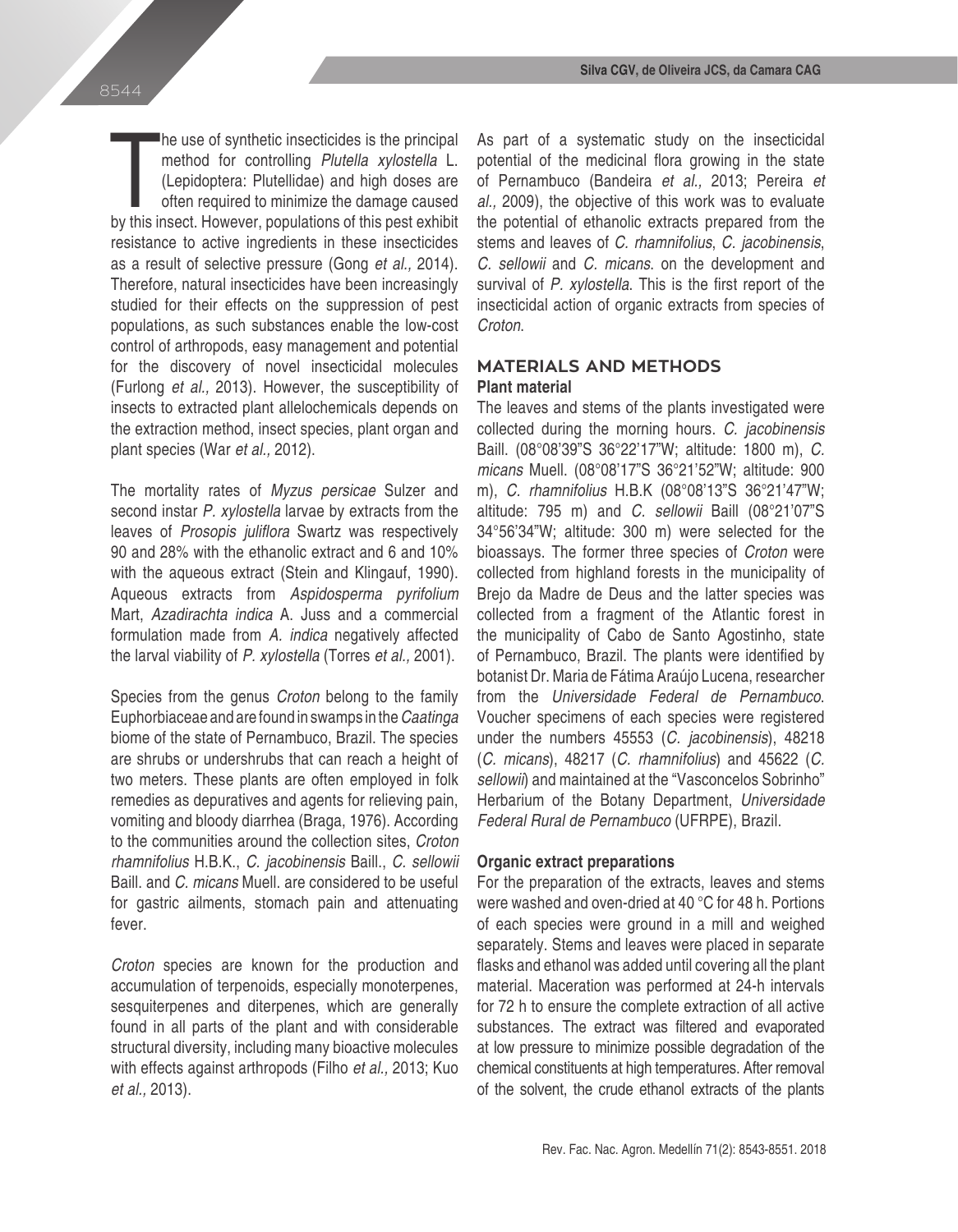were obtained. Yield was expressed as a percentage value (g per 100 g of dry weight plant material).

The concentrations used were prepared from stock solutions of the different ethanolic extracts. A one-gram aliquot of ethanol extract was suspended in 19.9 mL of distilled water and 0.1 mL of Tween 80 as dispersant. The solution was agitated until the complete dissolution of the extract and filtered through a Whatman No. 1 paper filter for the obtainment of the stock solution (50 mg mL-1) for the preparation of the different concentrations used in the bioassays. Dilutions of the aqueous stock solution were used for the immersion solution (50 mL) at the desired concentrations, ranging from 5.0  $\mu$ g mL<sup>-1</sup> to 4000  $\mu$ g mL<sup>-1</sup>.

#### **Insect and general procedures of experiments**

Rearing of *P. xylostella* was performed from pupae maintained at the UFRPE Laboratory of Insect Biology. Newly-emerged adults were sexed and placed in plastic cages with a sponge soaked in water to maintain proper humidity. A disk of filter paper ( $\varnothing$  8 cm) and a leaf disk of kale (*Brassica oleracea* L. var. *acephala*) were placed on the sponge to stimulate oviposition. The adults were fed a 10% honey solution provided in a polyurethane foam recipient attached to a circular hole at the top of the cage.

#### **Bioassay**

Kale leaf disks with the eggs were transferred to Petri dishes daily and kept until the hatching of the *P. xylostella*. Disks containing the larvae were kept in rectangular plastic containers with organic kale leaves, which were used as food. The larvae remained in these containers and the kale leaves were changed daily until the larvae reached the pupal stage.

Pupae were collected in test tubes covered with PVC film that enabled the circulation of air and kept at room temperature until the emergence of the adults, which were transferred to cages. Kale leaf disks measuring 8 cm in diameter were sprayed with 2 mL of a water-alcohol solution and different concentrations of crude ethanolic extracts from the stems and leaves of the *Croton* species in a Potter spray tower calibrated to a pressure of 10 psi. Kale leaf disks sprayed with the water-alcohol solution without the extracts were used as control. After

Rev. Fac. Nac. Agron. Medellín 71(2): 8543-8551. 2018

spraying, the disks were placed on filter paper at room temperature to remove excess moisture, subsequently transferred to Petri dishes and placed on filter paper disks. The tests were conducted at a temperature of 30  $\pm$ 1 °C, 70 ± 10% relative humidity and a 12-h photoperiod. Preliminary tests were performed to determine extract concentration ranges that caused insect mortality from near zero to near 100%. More precise response ranges for average lethal concentrations  $(LC_{50})$  were obtained from this wide range.

The method for evaluating the larval and pupal viability after exposure to different concentrations of crude ethanolic extracts was outlined by Torres *et al.* (2001) and Boiça-Junior *et al.* (2005). Treated leaf disks were placed in Petri dishes containing filter paper moistened with distilled water. Ten newly-hatched *P. xylostella*  larvae were confined in each dish. The number of individuals dead was determined 72 h after the confinement of the larvae and treated kale disks were replaced with untreated leaves. Other assessments were performed every 24 h and leaf disks were changed every 48 h until the larvae reached the pupal stage. The pupae from each treatment were isolated on ELISA plates and the viability assessment was performed by daily monitoring for the emergence of adults.

## **Statistical analyses**

The experimental design was completely randomized, consisting of 47 treatments (concentrations of the extracts from the stems and leaves of *Croton* species) with 10 replicates, each replicate containing 10 newlyhatched *P. xylostella* larvae. Extract concentrationlarval mortality curves were calculated using the Statistical Analysis Software (SAS Institute, 2002). Data were also analyzed with the Probit model with the aid of the Polo-PC software program (LeOra Software, 1987) for the determination of the  $LC_{50}$ (lethal concentration for 50% population mortality) with 95 percent confidence levels for all experiments. Some concentrations were suppressed to better fit the model for the calculation of  $LC_{50}$ . Mortality data for extracts were fitted to the Probit model ( $\chi^2$  test; *P*>0.05). The results were submitted to a regression analysis to detect whether the extracts influenced larval and pupal duration (SAS Institute, 2002).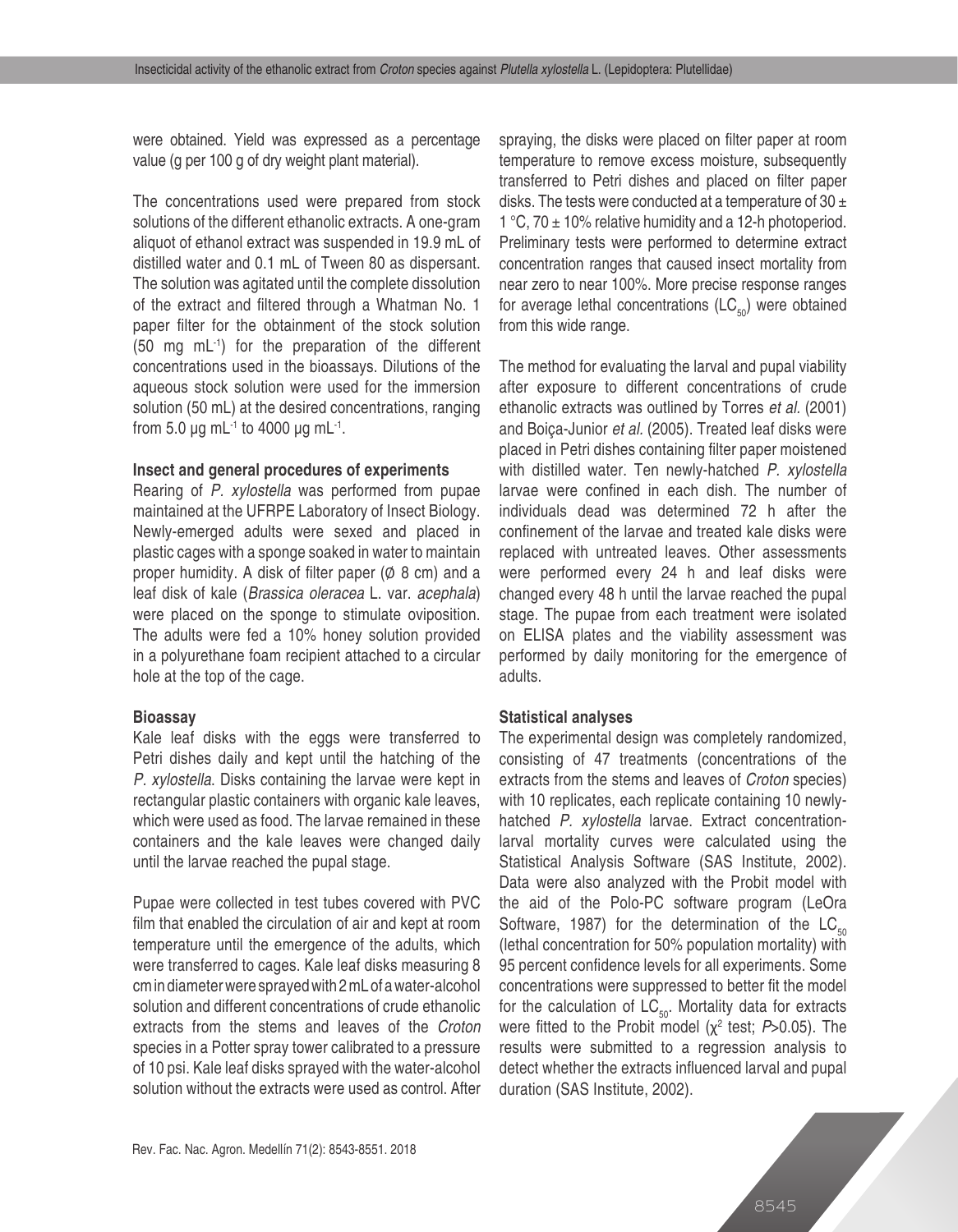# **RESULTS AND DISCUSSION**

The yield of the extracts varied depending on the part of the plant and species studied. However, yields were

slightly higher for the leaf extracts in comparison to the stem extracts, regardless of the species investigated (Table 1).

**Table 1.** Percentage of crude ethanolic extracts from stems and leaves of species of *Croton.*

| <b>Species</b>   | <b>Plant part</b> | Quantity (g) | $\%$ |
|------------------|-------------------|--------------|------|
| C. rhaminifolius | stem              | 250          | 3.63 |
|                  | leaf              | 250          | 5.57 |
| C. jacobinensis  | stem              | 220          | 4.42 |
|                  | leaf              | 300          | 5.90 |
| C. sellowii      | stem              | 230          | 3.25 |
|                  | leaf              | 300          | 5.01 |
| C. micans        | leaf              | 270          | 4.50 |

All extracts tested were toxic to *P. xylostella* larvae. Toxicity also varied depending on the part of the plant and species. The leaf extract from *C. rhamnifolius*  demonstrated the greatest toxicity, as demonstrated by the the lowest concentration required for 50% population mortality (LC<sub>50</sub> = 14.95 µg mL<sup>-1</sup>), followed by extracts from *C. rhamnifolius* (stem), *C. jacobinensis* (stem), *C. jacobinensis* (leaf), *C. sellowii* (leaf), *C. sellowii* (stem), with  $LC_{50}$  values of 42.4, 116.21, 183.85, 801.36 and 1252 µg mL-1, respectively. The leaf extract from *C. micans* did not demonstrate Probit distribution due to the heterogeneity of the data (Table 2).

The lethal concentrations of *C. rhamnifolius* (leaf), *C. rhamnifolius* (stem), *C. jacobinensis* (leaf) and *C. sellowii* (leaf) were similar. Extracts from the stems of

| <b>Extract</b> |             | n   | <b>Equation</b><br>(95% Cl)                                 | $LC_{50}$ (µg mL <sup>-1</sup> )<br>(95% Cl) | $\chi^2$ | P      | TR    |
|----------------|-------------|-----|-------------------------------------------------------------|----------------------------------------------|----------|--------|-------|
| <b>RHAM</b>    | Leaf        | 600 | $Y = -1.49 + 1.27 \log_{\text{conc}}$<br>$(1.06 - 1.48) b$  | 14.95 e<br>$(11.03 - 19.22)$                 | 3.44     | 0.4858 |       |
|                | <b>Stem</b> | 400 | $Y = -2.14 + 1.31 \log_{\text{conc.}}$<br>$(1.08 - 1.55)$ b | 42.40 d<br>$(32.89 - 55.56)$                 | 3.78     | 0.1510 | 2.83  |
| <b>JACO</b>    | Leaf        | 600 | $Y = -2.89 + 1.28 \log_{\text{conc}}$<br>$(1.07 - 1.49) b$  | 183.85 c<br>$(148.47 - 224.63)$              | 6.80     | 0.1468 | 12.30 |
|                | <b>Stem</b> | 600 | $Y = -1.53 + 0.74 \log_{\text{conc.}}$<br>$(0.61 - 0.88)$ c | 116.21 $c$<br>$(78.30 - 164.15)$             | 6.86     | 0.1432 | 10.78 |
| <b>SELL</b>    | Leaf        | 500 | $Y = -4.85 + 1.67 \log_{\text{conc.}}$<br>$(1.38 - 1.97)$ b | 801.36 b<br>$(670.23 - 951.21)$              | 2.91     | 0.4062 | 53.60 |
|                | <b>Stem</b> | 400 | $Y = -8.14 + 2.63$ <sub>conc.</sub><br>$(2.211 - 3.045)$ a  | 1252.00 a<br>$(1064.00 - 1446.00)$           | 0.21     | 0.8990 | 83.75 |
| <b>MICA</b>    | Leaf        | 700 |                                                             | No PROBIT                                    |          |        |       |

**Table 2.** Toxicity of ethanolic extracts from species of *Croton* to first-instar *P. xylostella* larvae fed on leaves of *B. oleracea* var. *acephala.*

RHAM = *C. rhamnifolius*; JACO = *C. jacobinensis*; SELL = *C. sellowii*; MICA = *C. micans*; n = number of insects tested; CI = confidence interval for 95% probability for slope; χ<sup>2</sup> = chi-squared; TR = toxicity ratio; Equation and LC<sub>50</sub> value followed by same letter in column do not differ significantly (P>0.05, Tukey's test).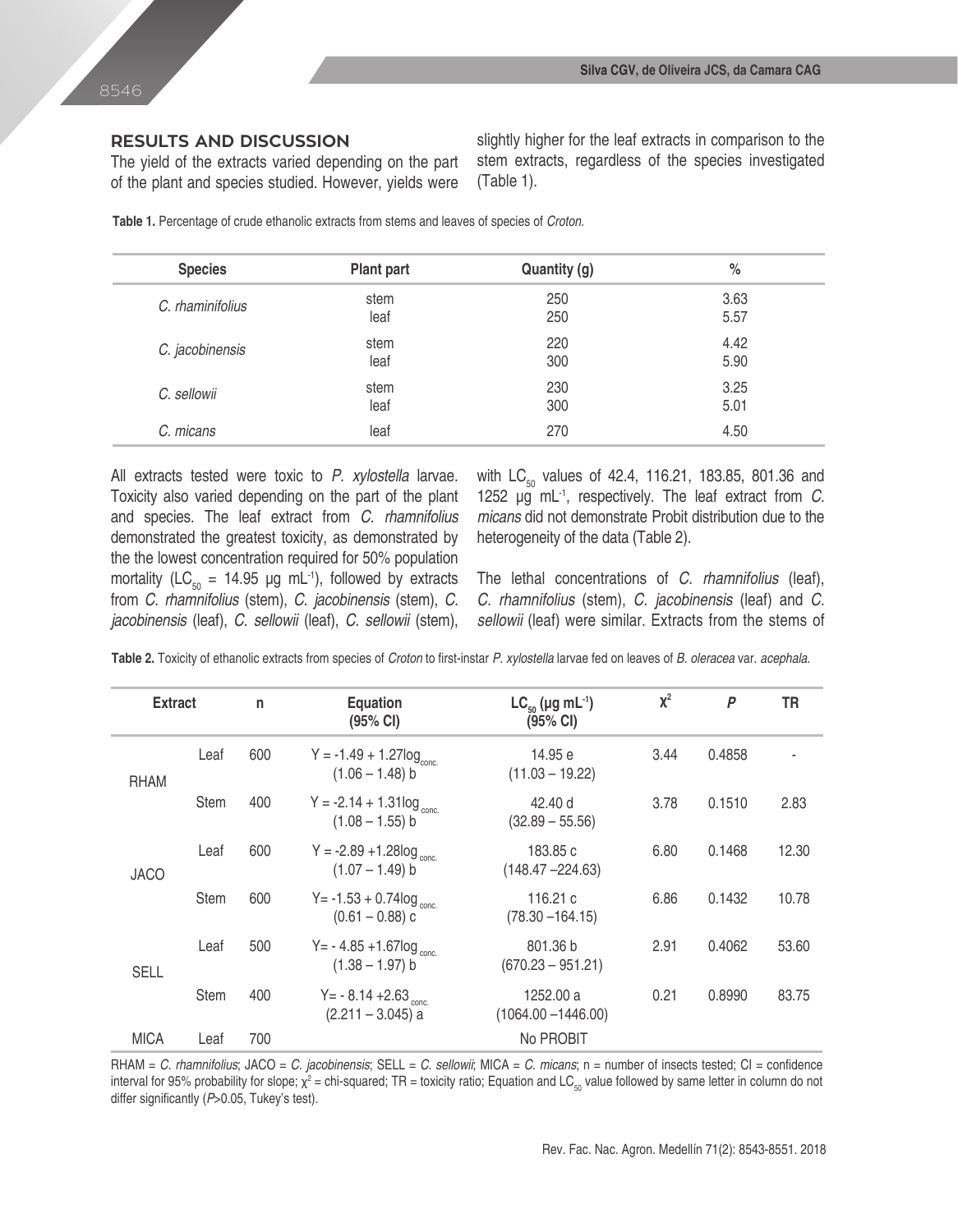*C. jacobinensis* and *C. sellowii* differed between each other as well as the other treatments.

The steepest slope of the mortality curve for *P. xylostella* occurred with the extract from *C. sellowii* (leaf), signifying that small variations the concentration of this extract can cause large variations in its mortality potential. The toxicity ratio between the leaf extract from *C. rhamnifolius* and extracts from *C. rhamnifolius* (stem), *C. jacobinensis* (leaf), *C. jacobinensis* (stem), *C. sellowii* (leaf) and *C. sellowii* (stem) was 2.83, 12.30, 10.78, 53.60 and 83.75, respectively (Table 2).

Comparing the present results with those reported in the literature for the same pest involving extracts prepared with different solvents, the *C. rhamnifolius* extract is much more toxic. For example, Boiça Junior *et al.* (2005) used greater amounts of *Enterolobium contortisillidium* (fruit), *Nicotiana tabacum* (leaf), *Sapindus saponaria* (fruit) and *Trichilia pallida* (twigs) to achieve a 100% mortality rate of *P. xylostella* larvae fed on kale (*B. oleracea* var. *acephala*) treated with 10% aqueous extracts. Torres *et al.* (2001) report the same result with 10% aqueous extracts from the seeds and bark of *Azadirachta indica* A. Juss. and *Aspidosperma pyrifolium* Mart.. Li *et al.* (2008) found that the acetone fraction of the chloroform extract from *Xanhtium sibiricum* promoted a 91.67% larval mortality rate at a concentration of 50 µg

mL-1, whereas the ethanolic extract from *C. rhamnifolius* in the present investigation had an  $LC_{50}$  of 14.95 µg mL<sup>-1</sup>. *Rani et al.* (1999) achieved a 100% mortality rate of *P. xylostella* larvae with an ethanol extract from the twigs of *Melia azaderach* at a concentration greater of 7.5%, which is higher than that used in the present study.

On the other hand, using chemical constituents isolated from active extracts, Yang *et al.* (2008) reported insecticidal action against *P. xylostella* larvae for two active chemical components from the fruit of *Ginkgo biloba* L., with estimated LC<sub>50</sub> values for bilobol (LC<sub>50</sub> = 2.0613 g L<sup>-1</sup>) and ginkgo acid  $(LC<sub>50</sub> = 4.6002 g L<sup>-1</sup>)$  that were respectively 3.3-fold and 7.3fold greater than estimated  $LC_{50}$  for the leaf extract from  $C$ . *rhamnifolius*, which achieved the best result in the present study. Moreover, the ethanolic extract from *Zanthoxylum armatum* (Kumar *et al.,* 2016) was slightly more toxic than the ethanolic leaf extract from *C. rhamnifolius*. However, in comparison to oil from the fruit of *Azadirachta indica* (Kolani *et al.,* 2016), the leaf extract from *C. rhamnifolius* was about 3.9-fold more toxic.

With regard to the viability of *P. xylostella* larvae and pupae exposed to *Croton* extracts, only very high concentrations of the stem extracts from *C. jacobinensis* and *C. rhamnifolius* and the leaf extracts from *C. sellowii* and *C. rhamnifolius* caused 100% mortality (Table 3).

**Table 3.** Larval and pupal viability based on larval mortality and total mortality (larvae and pupae of *Plutella xylostella* larvae (Lepidoptera: Plutellidae) fed leaf disks of *B. oleracea* var. *acephala* treated with different concentrations of ethanolic extracts from species of *Croton.*

| <b>Species</b>  | Part of plant | Concentration<br>( $\mu$ g mL <sup>-1</sup> ) | <b>Larval mortality</b> | <b>Total mortality</b> |
|-----------------|---------------|-----------------------------------------------|-------------------------|------------------------|
|                 |               | 5                                             | $24.0 \pm 0.26$         | $40.0 \pm 4.22$        |
|                 |               | 25                                            | $67.0 \pm 0.44$         | $77.0 \pm 3.67$        |
|                 | Leaf          | 50                                            | $77.0 \pm 0.47$         | $85.0 \pm 3.73$        |
|                 |               | 100                                           | $82.0 \pm 0.48$         | $87.0 \pm 3.35$        |
| C. rhamnifolius |               | 200                                           | $91.0 \pm 0.51$         | $95.0 \pm 1.67$        |
|                 |               | 400                                           | $97.0 \pm 0.53$         | $100.0 \pm 0.00$       |
|                 | <b>Stem</b>   | 5                                             | $15.0 \pm 0.21$         | $32.0 \pm 3.89$        |
|                 |               | 25                                            | $32.0 \pm 0.31$         | $44.0 \pm 10.24$       |
|                 |               | 50                                            | $53.0 \pm 0.39$         | $59.0 \pm 5.26$        |
|                 |               | 100                                           | $48.0 \pm 0.37$         | $72.0 \pm 5.54$        |
|                 |               | 200                                           | $57.0 \pm 0.40$         | $74.0 \pm 5.62$        |
|                 |               | 400                                           | $67.0 \pm 0.42$         | $75.0 \pm 6.19$        |
|                 |               | 800                                           | $84.0 \pm 0.51$         | $100.0 \pm 0.00$       |
|                 |               | 4000                                          | $93.0 \pm 0.52$         | $100.0 \pm 0.00$       |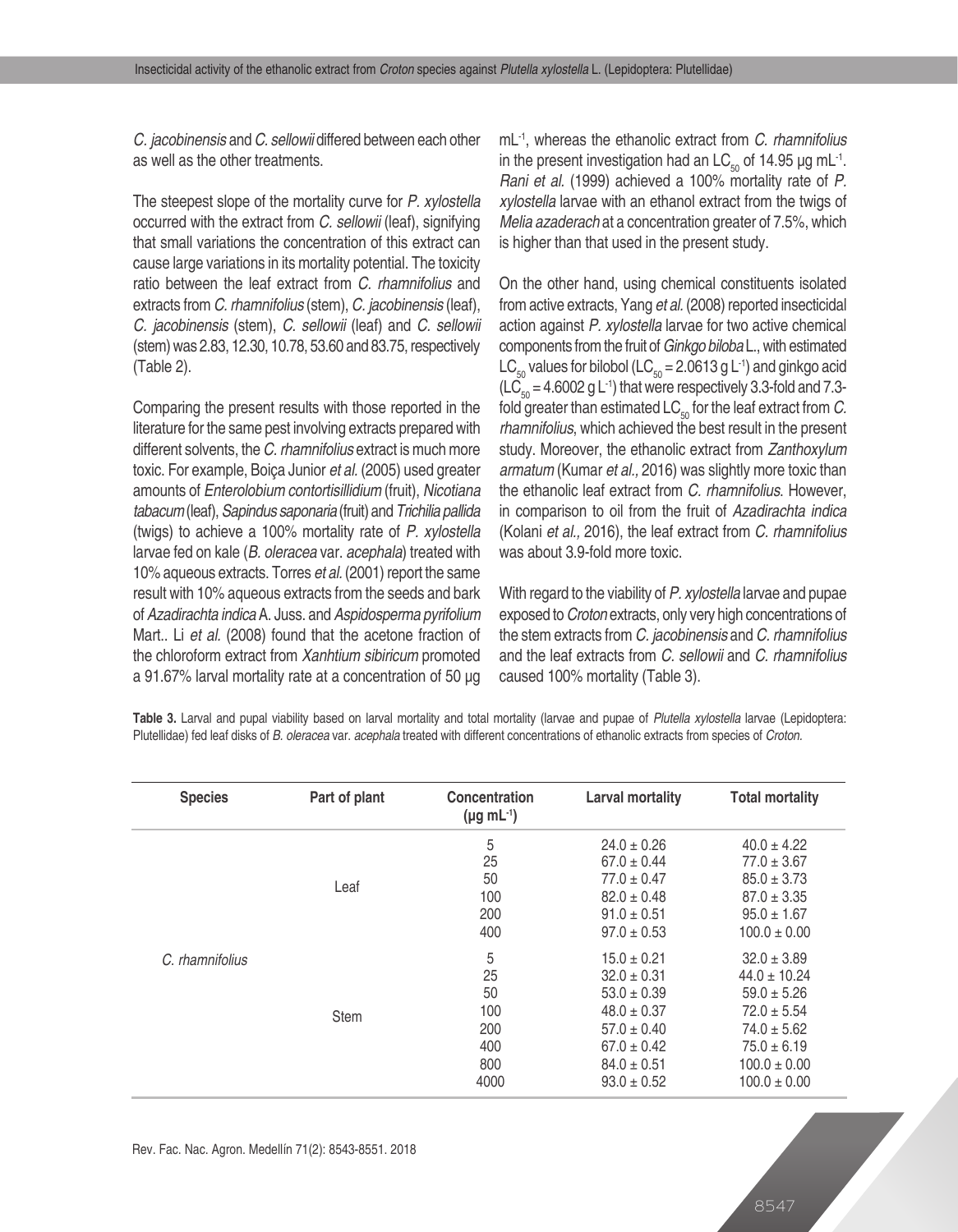# Table 3. continuation

| <b>Species</b>  | Part of plant | Concentration<br>$(\mu g \, mL^{-1})$ | <b>Larval mortality</b> | <b>Total mortality</b> |
|-----------------|---------------|---------------------------------------|-------------------------|------------------------|
|                 |               | 25                                    | $18.0 \pm 0.23$         | $32.0 \pm 4.67$        |
|                 |               | 50                                    | $30.0 \pm 0.30$         | $39.0 \pm 3.79$        |
|                 | Leaf          | 100                                   | $35.0 \pm 0.32$         | $46.0 \pm 3.40$        |
|                 |               | 200                                   | $45.0 \pm 0.36$         | $55.0 \pm 2.69$        |
|                 |               | 400                                   | $62.0 \pm 0.43$         | $71.0 \pm 5.67$        |
|                 |               | 800                                   | $84.0 \pm 0.49$         | $88.0 \pm 3.60$        |
|                 |               | 1600                                  | $91.0 \pm 0.51$         | $95.0 \pm 3.07$        |
| C. jacobinensis |               | 25                                    | $32.0 \pm 0.29$         | $40.0 \pm 7.88$        |
|                 |               | 50                                    | $45.0 \pm 0.37$         | $55.0 \pm 8.72$        |
|                 |               | 100                                   | $48.0 \pm 0.37$         | $53.0 \pm 5.78$        |
|                 | <b>Stem</b>   | 500                                   | $47.0 \pm 037$          | $61.0 \pm 7.29$        |
|                 |               | 1000                                  | $70.0 \pm 0.45$         | $82.0 \pm 6.63$        |
|                 |               | 2000                                  | $79.0 \pm 0.48$         | $100.0 \pm 0.00$       |
|                 |               | 4000                                  | $93.0 \pm 0.52$         | $100.0 \pm 0.00$       |
|                 |               | 250                                   | $17.0 \pm 023$          | $30.0 \pm 6.15$        |
|                 |               | 500                                   | $41.0 \pm 0.34$         | $65.0 \pm 4.54$        |
|                 |               | 1000                                  | $59.0 \pm 0.41$         | $75.0 \pm 4.28$        |
|                 | Leaf          | 2000                                  | $70.0 \pm 0.52$         | $100.0 \pm 0.00$       |
|                 |               | 4000                                  | $74.0 \pm 0.46$         | $100.0 \pm 0.00$       |
| C. sellowii     |               | 6000                                  | $82.0 \pm 0.48$         | $100.0 \pm 0.00$       |
|                 |               | 8000                                  | $96.0 \pm 0.52$         | $100.0 \pm 0.00$       |
|                 | <b>Stem</b>   | 250                                   | $7.0 \pm 0.14$          | $32.0 \pm 5.13$        |
|                 |               | 500                                   | $15.0 \pm 0.21$         | $27.0 \pm 5.18$        |
|                 |               | 1000                                  | $23.0 \pm 0.24$         | $75.0 \pm 5.82$        |
|                 |               | 2000                                  | $67.0 \pm 0.45$         | $90.0 \pm 4.30$        |
|                 |               | 4000                                  | $90.0 \pm 0.51$         | $96.0 \pm 1.63$        |
|                 |               | 6000                                  | $97.0 \pm 0.53$         | $98.0 \pm 1.33$        |
| C. micans       |               | 250                                   | $12.0 \pm 0.19$         | $230 \pm 4.23$         |
|                 |               | 500                                   | $16.0 \pm 0.22$         | $260 \pm 4.27$         |
|                 | Leaf          | 1000                                  | $15.0 \pm 0.21$         | $27.0 \pm 4.95$        |
|                 |               | 2000                                  | $21.0 \pm 0.25$         | $33.0 \pm 7.62$        |
|                 |               | 4000                                  | $40.0 \pm 0.34$         | $53.0 \pm 4.48$        |
|                 |               | 6000                                  | $73.0 \pm 0.46$         | $88.0 \pm 5.12$        |
|                 |               | 8000                                  | $93.0 \pm 0.52$         | $95.0 \pm 2.69$        |

*P. xylostella* larvae fed on *B. oleracea* var. *acephala* disks treated with leaf extracts from *C. jacobinensis*, *C. rhamnifolius*, *C. sellowii* and *C. micans* and stem extracts from *C. jacobinensis* and *C. rhamnifolius* exhibited prolonged duration of the larval stage (Figure 1). For the stem extract from *C. sellowii,* the Y value of the equation averaged 7.2 ± 0.06 days, demonstrating no significant effect.

Based on these data, we can infer that the leaf extract of *C. rhamnifolius* was the most toxic to *P. xylostella*. This result may be associated with its higher concentrations of deterrents, as found in *Croton jatrophoides*, which contains limonoids with anti-feeding properties for *Pectinophora gossypiella* Sauders (Lepidoptera: Gelechiidae) and *Spodoptera frugiperda* (J.E. Smith) (Lepidoptera: Noctuidae) (Nihei *et al.,* 2006). Moreover, species of *Croton* contain higher concentrations of terpenoids in leaves and roots, which probably resulted in the higher *P. xylostella* mortality found for the leaf extract from *C. rhamnifolius* (Randau *et al.,* 2004).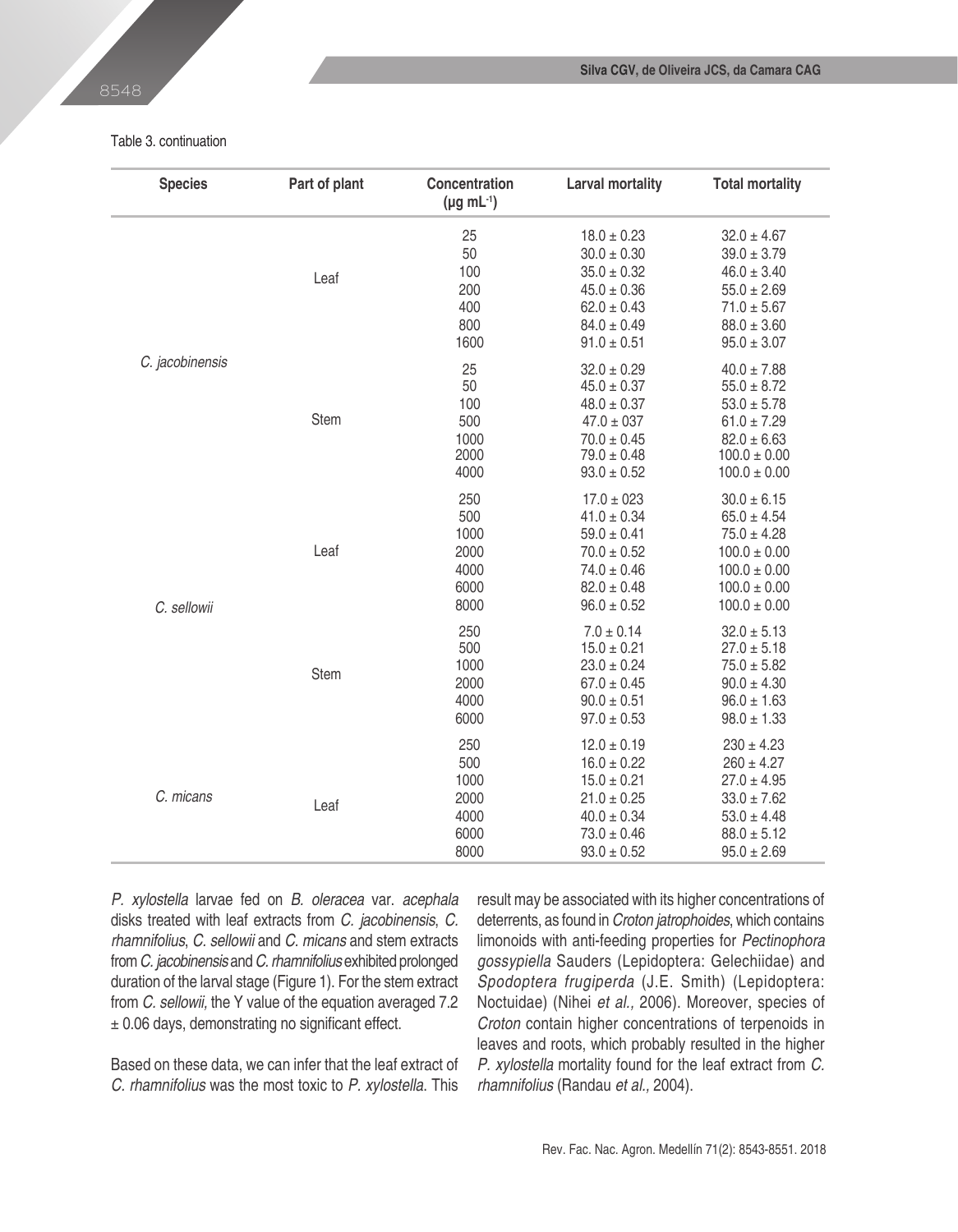

**Figure 1.** Effect of extracts from species of *Croton* on duration of larval stage of *Plutella xylostella*.

Extract activity is associated with the part of the plant from which the extraction is taken (Trindade *et al.,* 2000), as demonstrated by the greater toxicity of the leaf extracts from *C. rhamnifolius* and *C. sellowii* compared to the stem extracts of these plants. Ethanolic extracts from the stems, bark, roots and fruit of *A. pyrifolium* exhibited differences in *P. xylostella* mortality, which is similar to the findings for *C. rhamnifolius* in the present study (Trindade *et al.,* 2008).

All extracts, except the leaf extract from *C. rhamnifolius*, prolonged the larval phase (Figure 2). In practical terms, this result is quite important, as it increases the average time for each generation of the insect, consequently increasing the exposure to natural enemies. In contrast, no extract affected the duration of the pupal phase, although all extracts affected pupal viability (Table 3).

Extract activity on *P. xylostella* reflects the diversity of secondary metabolites produced by plants of the genus *Croton* (Marino *et al.,* 2008). On other hand, insecticidal activity is associated with the solvent, which can make an extract more efficient depending on the insect tested (Moreira *et al.,* 2007).

The longer cycle of *P. xylostella* with ethanol extracts from the leaves of *C. jacobinensis*, *C. rhamnifolius*,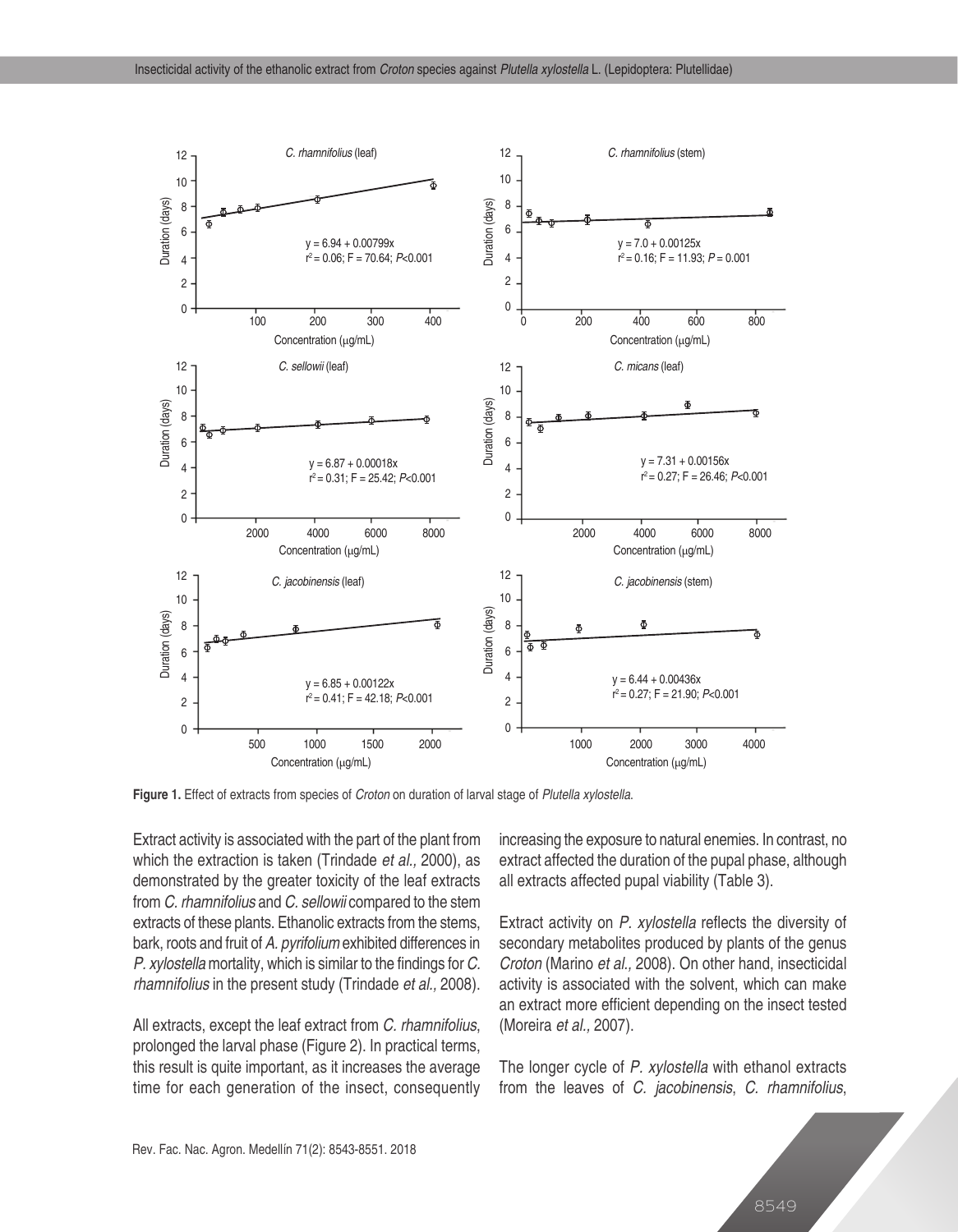



*C. sellowii*, *C. micans* and stems of *C. jacobinensis* and *C. rhamnifolius* suggests that these plants have inhibitory properties that affect the development of this pest. The present findings suggest that *Croton* plants have substances with an insecticidal effect against *P. xylostella*. Thus, investigation of these resources could provide new substances for the control of the diamondback moth. All ethanolic extracts from the species of *Croton* evaluated were toxic to *P. xylostella* in the larval phase, with greatest toxicity found for the ethanolic leaf extract from *Croton rhamnifolius*. On the other hand, none of the extracts affected the duration of the pupal stage, which indicates an effect on food intake in *P. xylostella*.

## **CONCLUSIONS**

The results demonstrate that the search for insecticidal properties in *Croton* plants is promising with regard to the discovery of new vegetal species for the control of agricultural pests. With the exception of the raw extract from the stems of *C. micans*, all extracts were active and caused 100% mortality of larvae and pupas at the highest concentrations. The greatest toxicity to larvae was found with the leaf extract from *C. rhamnifolius*, which caused 100% mortality at a concentration of 400 µg mL $<sup>-1</sup>$  one day after treatment, with an estimated LC<sub>50</sub></sup> of 14.95 µg mL-1. However, considering the angular coefficients (ß) of the equations obtained regarding the toxicity of the different raw extracts tested, the greatest slope of the curve occurred for the leaf extract from *C. sellowii*, which means that small variations in the amount of this extract can cause a considerable change in its insecticidal potential. The present results reveal the insecticidal potential of the crude ethanolic extract from the leaves of *C. rhamnifolius*. Bio-monitored fractioning of this extract to isolate and identify the active ingredient and its possible mechanism of action is under way.

#### **ACKNOWLEDGMENTS**

The authors are grateful to the Brazilian fostering agencies *Conselho Nacional de Desenvolvimento*  Científico e Tecnológico (CNPq [National Council for Scientific and Technological Development]) for awarding a productivity grant ( $N<sup>°</sup>$  312277/2013-0) and financial support (CNPq - universal 477778/2013-5; CT-AGRO 403162/2013-0) and *Fundação de Amparo a Ciência e Tecnologia de Pernambuco* (FACEPE [State of Pernambuco Science and Technology Assistance Foundation], Nº A PQ-0476-1.06/14).

#### **REFERENCES**

Bandeira GN, da Camara CAG, de Moraes MM, Barros R, Muhammad S, Akhtar Y. 2013. Insecticidal activity of *Muntingia calabura* extracts against larvae and pupae of diamondback, *Plutella xylostella* (Lepidoptera, Plutellidae). Journal of King Saud University 25(1): 83-89. doi: 10.1016/j.jksus.2012.08.002

Boiça-Júnior AL, Medeiros CAM, Torres AL, Chagas Filho NR. 2005. Efeito de extratos aquosos de plantas no desenvolvimento de *Plutella xylostella* (L.) (Lepidoptera: Plutellidae) em couve. Arquivos do Instituto Biológico 72(1): 45-50.

Braga RA. 1976. Plantas do Nordeste, especialmente do Ceará. Terceira edição. ESAM, Fortaleza. 540 p.

Filho FAS, da Silva Junior JN, Braz-Filho R, de Simone CA, Silveira ER, Lima MAS. 2013. Crotofolane- and Casbane-Type Diterpenes from *Croton argyrophyllus*. Helvetica Chimica Acta 96(6): 1146-1154. doi: 10.1002/hlca.201200347